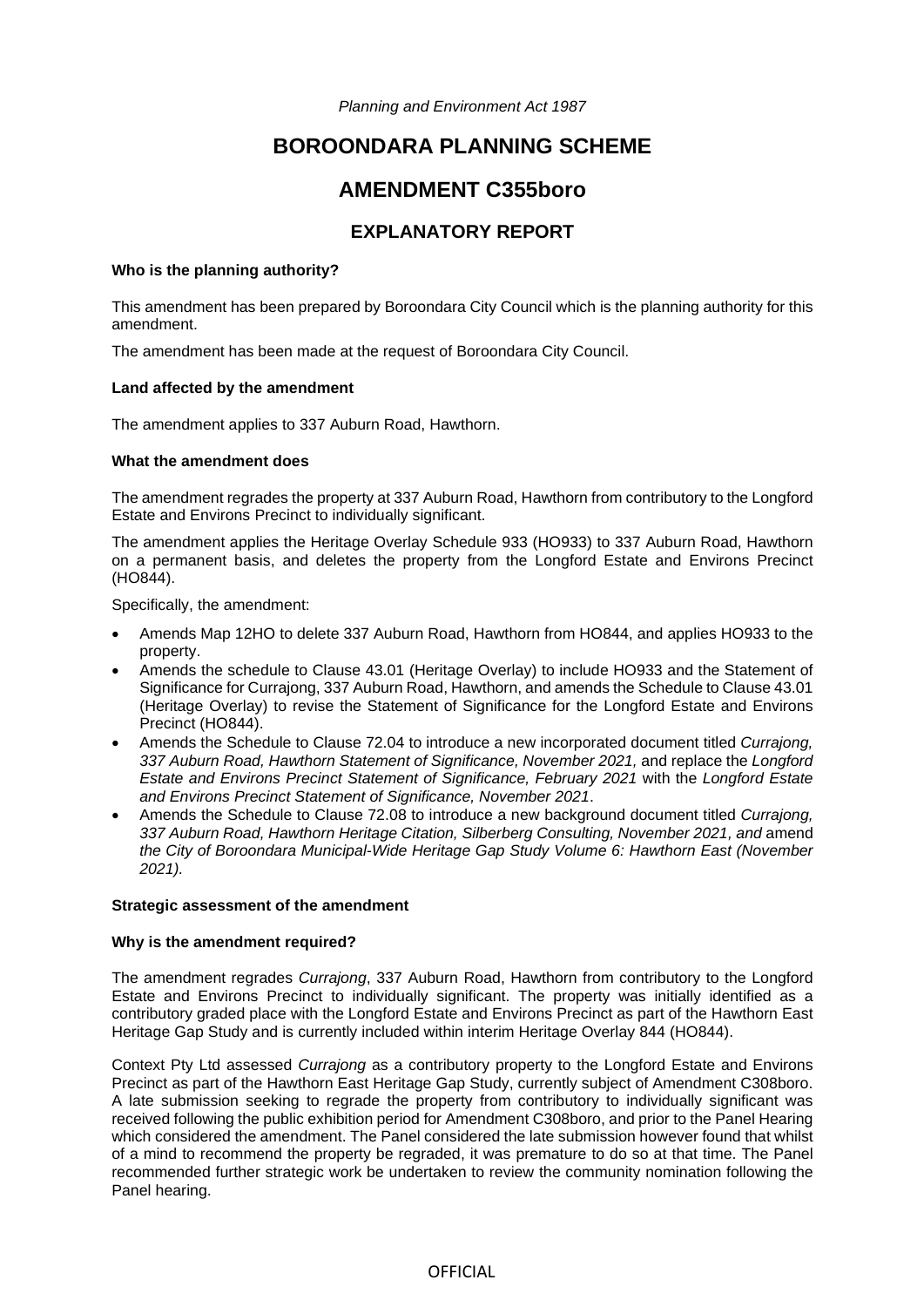Subsequently, Council commissioned Silberberg Consulting to review the community nomination, the expert evidence tabled for Council at the Panel Hearing, and the Panel Report. Silberberg Consulting recommended the property be regraded and a heritage citation was prepared.

# **How does the amendment implement the objectives of planning in Victoria?**

The amendment implements Section 4(1)(d) of the *Planning and Environment Act 1987* (the Act) which seeks:

*To conserve and enhance those buildings, areas or other places which are of scientific, aesthetic, architectural or historical interest, or otherwise of special cultural value.* 

# **How does the amendment address any environmental, social and economic effects?**

The amendment will have a net community benefit by continuing Council's efforts to protect places that contribute to heritage in the City of Boroondara.

The amendment is not expected to have any adverse environmental or economic effects.

# **Does the amendment address relevant bushfire risk?**

The land affected by the amendment is not subject to bushfire risk or a Bushfire Management Overlay. Consequently, it is unlikely to result in any significant increase to the risk to life, property, community, infrastructure or the natural environment from bushfire.

# **Does the amendment comply with the requirements of any Minister's Does the amendment comply with the requirements of any Minister's Direction applicable to the amendment?**

The amendment is consistent with the Ministerial Direction - The Form and Content of Planning Schemes as identified at Section 7 (5) of the *Planning and Environment Act 1987*.

The amendment complies with Ministerial Direction No. 9 - Metropolitan Planning Strategy which requires amendments to have regard to *Plan Melbourne 2017-2050.* The Amendment is consistent with *Direction 4.4* which recognises the contribution heritage makes to Melbourne's distinctiveness and liveability and advocates for the protection of Melbourne's heritage places. The Amendment is not considered to compromise the implementation of the Metropolitan Planning Strategy.

The amendment also addresses the requirements of Ministerial Direction No. 11 - Strategic Assessment of Amendments.

# **How does the amendment support or implement the Planning Policy Framework and any adopted State policy?**

The amendment is consistent with the Planning Policy Framework, in particular Clause 15.03-1S (Heritage conservation), by including a place of heritage value in the Schedule to the Heritage Overlay.

### **How does the amendment support or implement the Local Planning Policy Framework, and specifically the Municipal Strategic Statement?**

The amendment implements the Local Planning Policy Framework, particularly Clause 21.04-5 (Built Environment and Heritage) of the Municipal Strategic Statement, which includes the objective to '*identify and protect all individual places, objects and precincts of cultural heritage, aboriginal, townscape and landscape significance*'; and Clause 22.03-2 (Heritage Policy) which seeks to ' *preserve 'significant' heritage places, protecting all significant heritage fabric including elements that cannot be seen from the public realm'.*

### **Does the amendment make proper use of the Victoria Planning Provisions?**

The Heritage Overlay is the most appropriate mechanism for recognising and protecting places of cultural heritage significance.

### **How does the amendment address the views of any relevant agency?**

# **OFFICIAL**